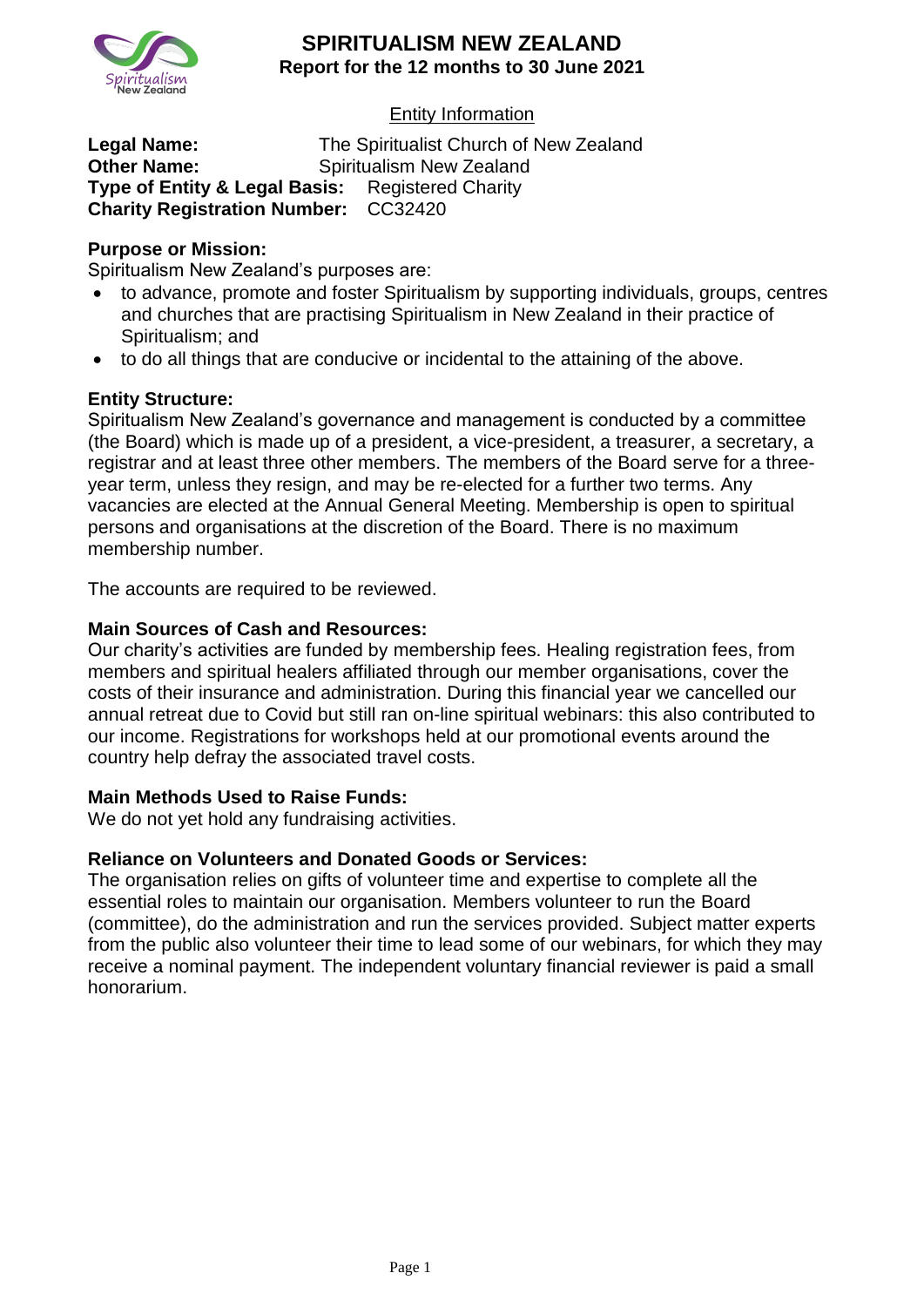

### Statement of Service Performance

### **Description of Outcomes:**

To promote Spiritualism by supporting individuals, groups, centres and churches that are practising Spiritualism in New Zealand with information resources, training and the opportunity to connect.

On-line resources and information are available to members and the public at any time through our web site and Facebook page. Both give members and the public from around New Zealand the opportunity to connect and contribute on the spiritual topics of interest.

- Our www.spiritualism.org.nz website contains basic information about Spiritualism NZ and its aims, promotes its and members' events, advertises members that are offering spiritual services to the public, and allows the public to request information or help. This site is currently being redeveloped.
- Our Facebook page also promotes our events and other spiritual events in which we think the spiritual public may be interested, runs human interest stories on some of our members and has general posts on up-beat spiritual or personal concepts.

This financial year the Board has invested a lot of time creating new resources for an updated website. The new website will have secure sections for members only and further secured sections for special interest groups such as SNZ Ministers, Spiritual Healing Trainers. The web developers are currently pulling together the new website.

We email regular newsletters to members, healers and newsletter subscribers, which contain larger articles on spiritual topics and human interest stories, and promote any events that we are running. This is a way of keeping everyone involved, especially some of our older subscribers who might be less inclined to investigate our website or Facebook page.

We have found many communities still like the personal contact with our representatives, especially in communities where access to people able to facilitate spiritual training is limited. They ask us to visit to attend fairs, run workshops and/or participate in church services. We reduced the number of such visits this year to two due to lack of available workshop leaders as we instead concentrated on developing the new website resources which will provide benefits nationally. However the feedback from these local workshop events is always positive and everyone involved seems to leave inspired and motivated.

We cancelled our third spiritual retreat scheduled for this financial year and ran our AGM on-line via Zoom. Registrations for the retreat had just started coming in when the first Covid lockdown commenced. The public was still very cautious about large events after the lockdown so we refunded the retreat deposits and started planning our 2021 retreat instead, which is scheduled for the first weekend in September in Auckland.

We are aware that many of our followers are in remote areas of New Zealand where there is limited access to spiritual information and resources of any kind. This year we continued running interactive spiritual webinars in which anyone with a computer/smartphone and internet access could participate and/or watch the recorded event afterwards. Participation in the webinars peaked during the Covid lockdown but fell off sharply as people returned to work and when daylight saving kicked in, so we opted to run them only over the winter months in the future when people are more likely to be at home and interested.

"Thank you... . That was great!" – AC (about the Sacred Geometry webinar);

"Thank you… . It's quite interesting. I found that, looking at the different (star) signs, I could relate them to myself, my sons  $\dots$  ." – AP (about the Astrological Health webinar);

"Thank you for a wonderful presentation!" – BAC (about the Inner Rainbow World webinar).

Similarly public interest in attending our on-line Church Services dropped off as churches reopened their premises after the Covid lockdown. We ceased running on-line Services in September and referred people a church that was continuing to run theirs on-line.

We started to run weekly meditation evenings on Thursday nights free to the public, in part to compensate our supporters for stopping the on-line church services and reducing the number of webinars. The meditations leaders change each week and they are volunteers from our spiritual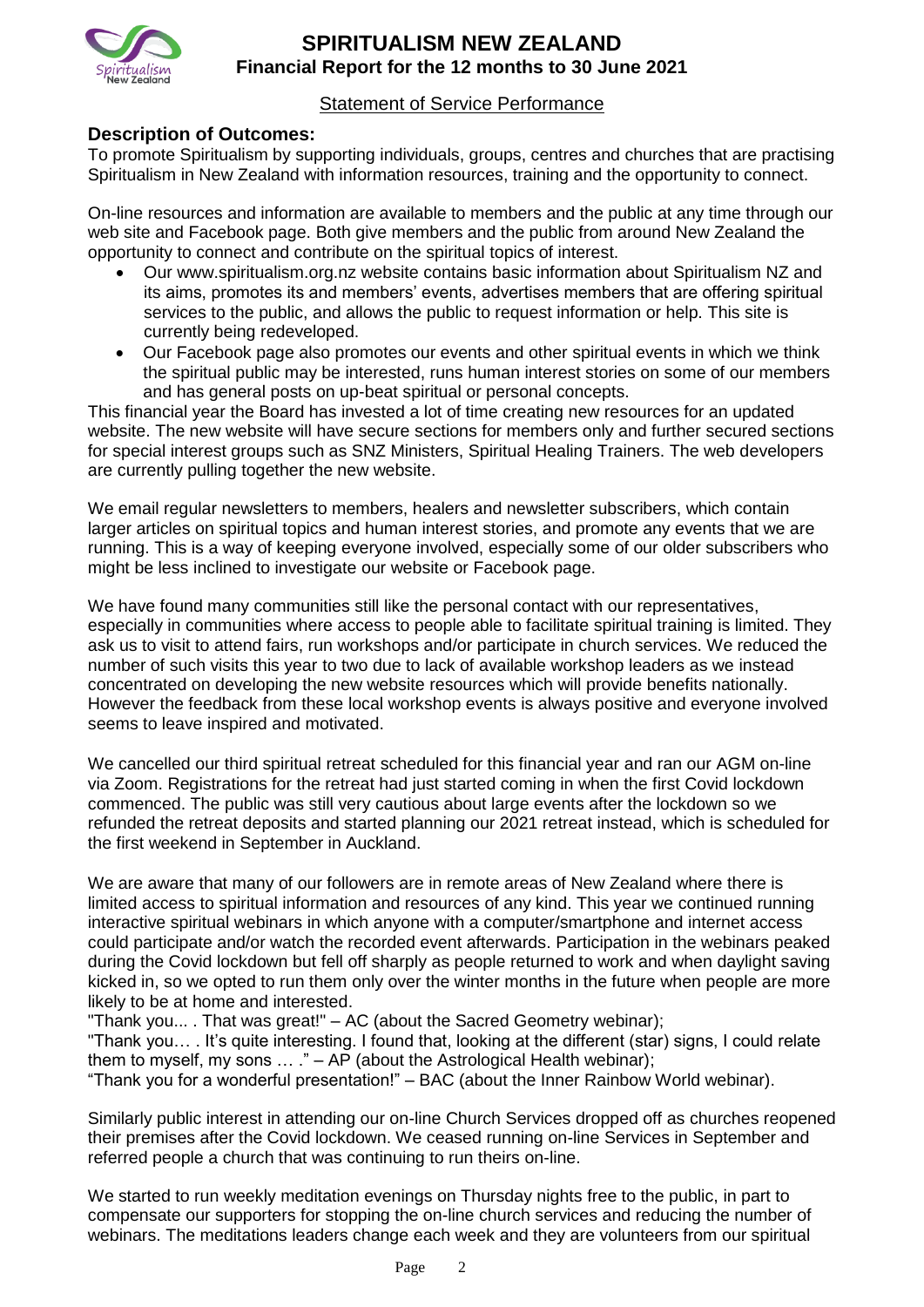

community around the country. We are thankful for their generous support.

"Just wanted to say what a powerful meditation it was this evening, for me it was super calming, emotional, relaxing all in the one go. It showed me avenues that spirit can go through and this is all new to me so it's down to my interpretation. Appreciate everyone's energy once again." - KF

We provide all our spiritual healers with Public Liability Insurance cover, leaving them and their organisations to focus on the services they offer. Public safety is also important to us and the organisations for whom they heal, especially as our healers can and do work with the elderly, very young and vulnerable people among their wide range of patients. Our spiritual healers are vetted through the NZ Police system every five years.

#### **Description & Quantification of the Outputs:**

| Description and Quantification (to the extent practicable) of       | <b>Actual</b>    | <b>Actual</b>    |
|---------------------------------------------------------------------|------------------|------------------|
| the Outputs:                                                        | <b>This Year</b> | <b>Last Year</b> |
| On-line information and help available through our website.         |                  |                  |
| - members' spiritual and healing events promoted                    | 154              | 130              |
| - members offering services to the public promoted in the Directory | 52               | 47               |
| - number of queries from the public handled                         | 63               | 62               |
| by category: Healing & entity removal                               | 12               | 8                |
| Church services, development groups                                 | 25               | 24               |
| Other                                                               | 26               | 30               |
| Number of people following our Facebook posts                       | 1064             | 696              |
| Newsletters distributed                                             |                  |                  |
| - Number published for the year                                     | 10               | 11               |
| - Number of newsletters distributed to members and subscribers      | 9501             | 8893             |
| Trips to promote spiritualism                                       |                  |                  |
| - Number of location-visits: Auckland, Nelson (Last year = Dunedin, | $\overline{2}$   | 3                |
| Christchurch, Palmerston Nth)                                       |                  |                  |
| - Number of places filled in the training workshops                 | 192              | 209              |
| - Number of people attending the church service demonstrations of   |                  |                  |
| mediumship (Nelson visit only)                                      | 35               | 98               |
| Interactive spiritual training via evening webinar                  |                  |                  |
| - Number of 5- or 6-part webinars series                            | $\overline{2}$   | $\overline{2}$   |
| - Number of people attending one or more webinars                   | 38               | 62               |
| Online evening meditations                                          |                  |                  |
| - Number of meditations                                             | 32               |                  |
| - Average number of people attending                                | 13               |                  |
| <b>Online spiritual Service</b>                                     |                  |                  |
| - Number of Services                                                | 12               | 1                |
| - Average number of people attending                                | 20               | 49               |
| Healer support                                                      |                  |                  |
| - Number of Registered Spiritual Healers covered by our insurance   | 51               | 57               |
| - Number of (trainee) Provisional Spiritual Healers covered         | 8                | 5                |
| - Number of healers' police vets completed                          | 10               | 21               |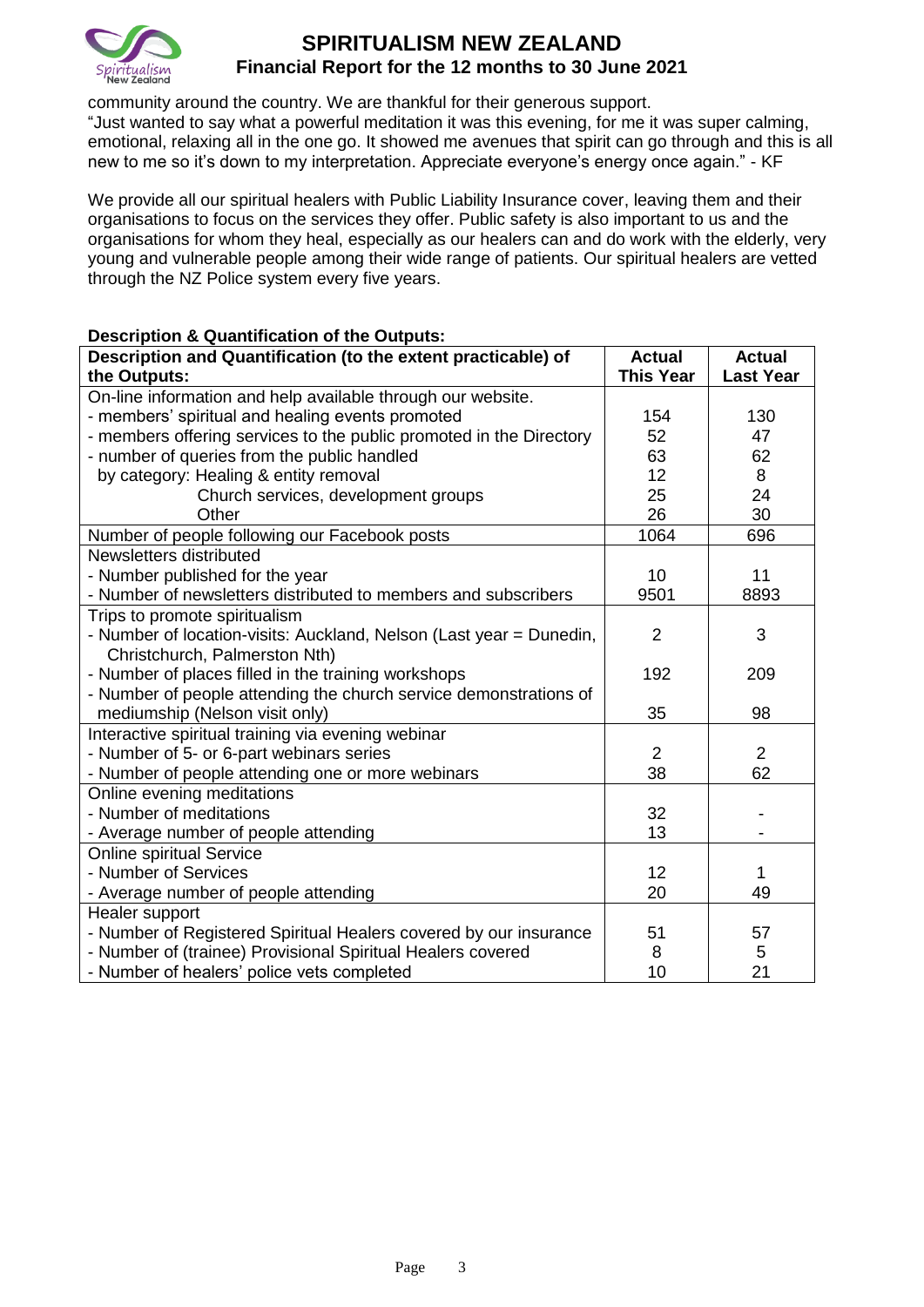

| <b>Statement of Cash Flows</b><br><b>Statement of Financial Performance</b> |                    |                     |                                                             |                    |                    |
|-----------------------------------------------------------------------------|--------------------|---------------------|-------------------------------------------------------------|--------------------|--------------------|
| For the year ended 30 June 2021                                             | 2020/21            | 2019/20             | For the year ended 30 June 2021                             | 2020/21            | 2019/20            |
| <b>Cash flows from operating activities</b>                                 |                    |                     |                                                             |                    |                    |
| Cash was provided from:                                                     |                    |                     | <b>Revenue</b>                                              |                    |                    |
| <b>Member Receipts</b>                                                      |                    |                     | <b>Member Revenue</b>                                       |                    |                    |
| <b>AGM / Retreat</b>                                                        | 10,921.00          | 5,799.00            | AGM / Retreat                                               |                    | 10,452.00          |
| Membership subscriptions                                                    | 6,215.00           | 5,010.00            | Membership subscriptions                                    | 6,455.00           | 5,140.00           |
| <b>Healing fees</b>                                                         | 1,590.00           | 840.00              | <b>Healing fees</b>                                         | 1,575.00           | 855.00             |
| Webinars                                                                    | 820.00             | 1,895.00            | Webinars                                                    | 1,630.00           | 950.00             |
| Workshop fees on promotn trips                                              | 360.00             | 260.00              | Workshop fees on promotn trips                              | 360.00             | 260.00             |
| Donations<br>Refunds related to Covid Credits                               | 5.00<br>588.00     | 15.00               | Donations                                                   | 5.00<br>10,025.00  | 15.00<br>17,672.00 |
| Celebrant fees                                                              | 210.00             | 210.00              |                                                             |                    |                    |
| Other                                                                       | 90.00              | 5.00                |                                                             |                    |                    |
|                                                                             | 20,799.00          | 14,034.00           |                                                             |                    |                    |
| <b>Providing Services (Public)</b>                                          |                    |                     | <b>Providing Services (Public)</b>                          |                    |                    |
| Retreat registration                                                        | 1,060.00           | 2,052.00            | AGM / Retreat                                               |                    | 3,722.00           |
| Workshop fees on promotn trips                                              | 1,845.00           | 3,615.00            | Workshop fees on promotn trips                              | 1,845.00           | 3615.00            |
| Healing fees                                                                | 265.00             | 105.00              | Healing fees                                                | 265.00             | 105.00             |
| Webinars                                                                    | 200.00             | 455.00              | Webinars                                                    | 225.00             | 355.00             |
| <b>Celebrant fees</b>                                                       | 30.00              | 30.00               |                                                             | 2,335.00           | 7,797.00           |
| Covid-related refunds                                                       | 1,578.78           |                     |                                                             |                    |                    |
| Other                                                                       | 80.00              | 25.00               |                                                             |                    |                    |
|                                                                             | 5,058.78           | 6,282.00            |                                                             |                    |                    |
| <i><b>Interest</b></i>                                                      |                    |                     | <b>Interest</b>                                             |                    |                    |
| Term investment interest                                                    | 632.64             | 1030.29             | Term investment interest                                    | 179.40             | 304.35             |
| <b>Bank interest</b>                                                        | 10.66<br>643.30    | 13.82<br>1044.11    | <b>Bank interest</b>                                        | 10.66<br>190.06    | 13.82<br>318.17    |
| <b>Cash provided</b>                                                        | 26,501.08          | 21,360.11           | <b>Total Revenue</b>                                        | 12,550.06          | 25,787.17          |
|                                                                             |                    |                     |                                                             |                    |                    |
| Cash was applied to:                                                        |                    |                     | <b>Expenditure</b>                                          |                    |                    |
| <b>Providing Services</b>                                                   |                    |                     | <b>Providing Services</b>                                   |                    |                    |
| Retreat expenses & refunds                                                  | 2,973.80           | 11,480.09           | Retreat expenses                                            |                    | 10,140.09          |
| Promotional travel, accommodn                                               | 2,842.25           | 6,339.26            | Promotional travel, accommodn                               | 2,842.25           | 4,876.48           |
| Insurance                                                                   | 2,397.75           | 1,725.00            | Insurance                                                   | 2,397.75           | 1,725.00           |
| Website maintenance, hosting                                                | 2,000.39<br>605.00 | 3,105.27<br>200.00  | Website maintenance, hosting<br>Webinars & on-line meetings | 2,023.39<br>605.00 | 3,151.27<br>200.00 |
| Webinars & on-line meetings<br>Photocopying & printing                      | 327.94             | 437.91              | Photocopying & printing                                     | 327.94             | 437.91             |
| <b>Other Administration costs</b>                                           | 272.78             | 427.17              | Other Administration costs                                  | 272.78             | 427.17             |
| Celebrant fees forwarded                                                    | 240.00             | 240.00              | Healing certificates & cards                                | 14.77              | 2.08               |
| Promotional material                                                        |                    | 31.98               | Promotional material                                        |                    | 31.98              |
| Travel to Chch Church reopeng                                               | 560.00             |                     |                                                             | 8,483.88           | 20,991.98          |
| Spiritual Healing wrkshop travel                                            | 354.00             |                     |                                                             |                    |                    |
| Service donations forwarded                                                 |                    | 30.00               |                                                             |                    |                    |
|                                                                             |                    | 12,573.91 24,016.68 |                                                             |                    |                    |
| <b>Other Operating Payments</b>                                             |                    |                     | <b>Other Operating Expenditure</b>                          |                    |                    |
| <b>Financial Reviewer Honorarium</b>                                        | 300.00             | 150.00              | Depreciation on assets                                      | 989.37             | 4,300.83           |
|                                                                             | 300.00             | 150.00              | <b>Financial Reviewer Honorarium</b>                        | 300.00             | 150.00             |
| <b>Cash applied</b>                                                         | 12,873.91          | 24,166.68           | <b>Bad debts</b>                                            | 200.00             | 150.00             |
|                                                                             |                    |                     | <b>Doubtful Debts</b>                                       |                    | 50.00              |
| <b>Operating Surplus (Deficit)</b>                                          | 13,627.17          | (2,806.57)          |                                                             | 1,489.37           | 4,650.83           |
|                                                                             |                    |                     | <b>Total Expenditure</b>                                    | 9.973.25           | 25,642.81          |
| Cash was provided from:                                                     |                    |                     |                                                             |                    |                    |
| Porirua Church funds to invest                                              |                    | (264.27)            | <b>Net Surplus (Deficit)</b>                                | 2,576.81           | 144.36             |
|                                                                             |                    | (264.27)            |                                                             |                    |                    |
| Cash was applied to:                                                        |                    |                     |                                                             |                    |                    |
| <b>Capital purchases:</b><br>Website rebuild WIP                            |                    | 661.25              | <b>Other Administration Costs</b>                           |                    |                    |
| Website build                                                               |                    |                     | Telephone                                                   | 168.00             | 168.0              |
| Promotional banner                                                          |                    |                     | Charities/C Annual Return Fee                               | 51.11              | 51.1               |
|                                                                             |                    | 661.25              | Courier fees                                                | 36.90              | 60.5               |
|                                                                             |                    |                     | Stationery                                                  | 16.77              | 2.5(               |
| Net increase (decrease) in                                                  |                    |                     |                                                             |                    |                    |
| bank accounts held                                                          | 13,627.17          | (3,732.09)          | Postage                                                     |                    | 130.0              |
| Cash/bank at start of year                                                  | 54,097.33          | 57,829.42           | Bank fees                                                   |                    | 15.0               |
| Cash/bank at end of year                                                    | 67,724.50          | 54,097.33           |                                                             | 272.78             | 427.1              |

| <b>Statement of Cash Flows</b>              |                    | <b>Statement of Financial Performance</b> |                                      |                      |                    |
|---------------------------------------------|--------------------|-------------------------------------------|--------------------------------------|----------------------|--------------------|
| For the year ended 30 June 2021             |                    |                                           | For the year ended 30 June 2021      |                      |                    |
|                                             | 2020/21            | 2019/20                                   |                                      | 2020/21              | 2019/20            |
| <b>Cash flows from operating activities</b> |                    |                                           |                                      |                      |                    |
| Cash was provided from:                     |                    |                                           | <b>Revenue</b>                       |                      |                    |
| <b>Member Receipts</b>                      |                    |                                           | <b>Member Revenue</b>                |                      |                    |
| AGM / Retreat                               | 10,921.00          | 5,799.00                                  | <b>AGM / Retreat</b>                 |                      | 10,452.00          |
| Membership subscriptions<br>Healing fees    | 6,215.00           | 5,010.00<br>840.00                        | Membership subscriptions             | 6,455.00             | 5,140.00<br>855.00 |
| Webinars                                    | 1,590.00<br>820.00 | 1,895.00                                  | Healing fees<br>Webinars             | 1,575.00<br>1,630.00 | 950.00             |
| Workshop fees on promotn trips              | 360.00             | 260.00                                    | Workshop fees on promotn trips       | 360.00               | 260.00             |
| Donations                                   | 5.00               | 15.00                                     | Donations                            | 5.00                 | 15.00              |
| Refunds related to Covid Credits            | 588.00             |                                           |                                      | 10,025.00            | 17,672.00          |
| Celebrant fees                              | 210.00             | 210.00                                    |                                      |                      |                    |
| Other                                       | 90.00              | 5.00                                      |                                      |                      |                    |
|                                             | 20,799.00          | 14,034.00                                 |                                      |                      |                    |
| <b>Providing Services (Public)</b>          |                    |                                           | <b>Providing Services (Public)</b>   |                      |                    |
| Retreat registration                        | 1,060.00           | 2,052.00                                  | AGM / Retreat                        |                      | 3,722.00           |
| Workshop fees on promotn trips              | 1,845.00           | 3,615.00                                  | Workshop fees on promotn trips       | 1,845.00             | 3615.00            |
| Healing fees                                | 265.00             | 105.00                                    | Healing fees                         | 265.00               | 105.00             |
| Webinars                                    | 200.00             | 455.00                                    | Webinars                             | 225.00               | 355.00             |
| Celebrant fees                              | 30.00              | 30.00                                     |                                      | 2,335.00             | 7,797.00           |
| Covid-related refunds                       | 1,578.78           |                                           |                                      |                      |                    |
| Other                                       | 80.00              | 25.00                                     |                                      |                      |                    |
|                                             | 5,058.78           | 6,282.00                                  |                                      |                      |                    |
| <i><b>Interest</b></i>                      |                    |                                           | <b>Interest</b>                      |                      |                    |
| Term investment interest                    | 632.64             | 1030.29                                   | Term investment interest             | 179.40               | 304.35             |
| <b>Bank interest</b>                        | 10.66              | 13.82                                     | <b>Bank interest</b>                 | 10.66                | 13.82              |
|                                             | 643.30             | 1044.11                                   |                                      | 190.06               | 318.17             |
| <b>Cash provided</b>                        | 26,501.08          | 21,360.11                                 | <b>Total Revenue</b>                 | 12,550.06            | 25,787.17          |
| Cash was applied to:                        |                    |                                           | <b>Expenditure</b>                   |                      |                    |
| <b>Providing Services</b>                   |                    |                                           | <b>Providing Services</b>            |                      |                    |
| Retreat expenses & refunds                  | 2,973.80           | 11,480.09                                 | Retreat expenses                     |                      | 10,140.09          |
| Promotional travel, accommodn               | 2,842.25           | 6,339.26                                  | Promotional travel, accommodn        | 2,842.25             | 4,876.48           |
| Insurance                                   | 2,397.75           | 1,725.00                                  | Insurance                            | 2,397.75             | 1,725.00           |
| Website maintenance, hosting                | 2,000.39           | 3,105.27                                  | Website maintenance, hosting         | 2,023.39             | 3,151.27           |
| Webinars & on-line meetings                 | 605.00             | 200.00                                    | Webinars & on-line meetings          | 605.00               | 200.00             |
| Photocopying & printing                     | 327.94             | 437.91                                    | Photocopying & printing              | 327.94               | 437.91             |
| <b>Other Administration costs</b>           | 272.78             | 427.17                                    | Other Administration costs           | 272.78               | 427.17             |
| Celebrant fees forwarded                    | 240.00             | 240.00                                    | Healing certificates & cards         | 14.77                | 2.08               |
| Promotional material                        |                    | 31.98                                     | Promotional material                 |                      | 31.98              |
| Travel to Chch Church reopeng               | 560.00             |                                           |                                      | 8,483.88             | 20,991.98          |
| Spiritual Healing wrkshop travel            | 354.00             |                                           |                                      |                      |                    |
| Service donations forwarded                 |                    | 30.00                                     |                                      |                      |                    |
|                                             |                    | 12,573.91 24,016.68                       |                                      |                      |                    |
| <b>Other Operating Payments</b>             |                    |                                           | <b>Other Operating Expenditure</b>   |                      |                    |
| <b>Financial Reviewer Honorarium</b>        | 300.00             | 150.00                                    | Depreciation on assets               | 989.37               | 4,300.83           |
|                                             | 300.00             | 150.00                                    | <b>Financial Reviewer Honorarium</b> | 300.00               | 150.00             |
| <b>Cash applied</b>                         | 12,873.91          | 24,166.68                                 | <b>Bad debts</b>                     | 200.00               | 150.00             |
|                                             |                    |                                           | <b>Doubtful Debts</b>                |                      | 50.00              |
| <b>Operating Surplus (Deficit)</b>          | 13,627.17          | (2,806.57)                                |                                      | 1,489.37             | 4,650.83           |
|                                             |                    |                                           | <b>Total Expenditure</b>             | 9.973.25             | 25,642.81          |
| Cash was provided from:                     |                    |                                           |                                      |                      |                    |
| Porirua Church funds to invest              |                    | (264.27)                                  | <b>Net Surplus (Deficit)</b>         | 2,576.81             | 144.36             |
|                                             |                    | (264.27)                                  |                                      |                      |                    |
| Cash was applied to:                        |                    |                                           |                                      |                      |                    |
| <b>Capital purchases:</b>                   |                    |                                           |                                      |                      |                    |
| Website rebuild WIP                         |                    | 661.25                                    | <b>Other Administration Costs</b>    |                      |                    |
| Website build                               |                    |                                           | Telephone                            | 168.00               | 168.00             |
| Promotional banner                          |                    |                                           | Charities/C Annual Return Fee        | 51.11                | 51.11              |
|                                             |                    | 661.25                                    | Courier fees                         | 36.90                | 60.56              |
|                                             |                    |                                           | Stationery                           | 16.77                | 2.50               |
| Net increase (decrease) in                  | 13,627.17          | (3,732.09)                                | Postage                              |                      | 130.00             |
| bank accounts held                          |                    |                                           |                                      |                      |                    |
| Cash/bank at start of year                  | 54,097.33          | 57,829.42                                 | <b>Bank</b> fees                     |                      | 15.00              |
| Cash/bank at end of year                    | 67,724.50          | 54,097.33                                 |                                      | 272.78               | 427.17             |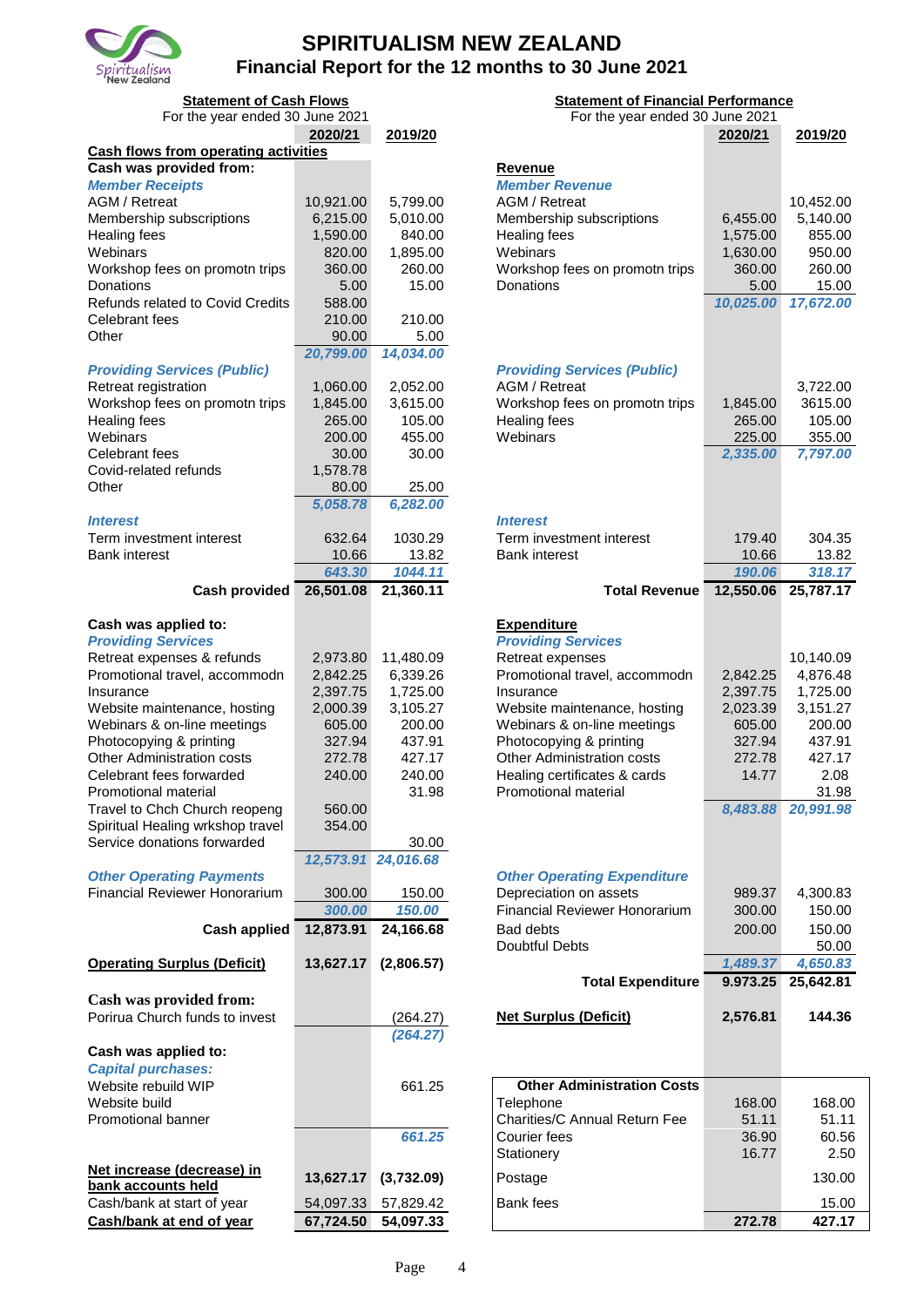

| <b>Statement of Financial Position</b><br>As at 30 June 2021 |             |             |                                       |           |           |
|--------------------------------------------------------------|-------------|-------------|---------------------------------------|-----------|-----------|
|                                                              | 2020/21     | 2019/20     |                                       | 2020/21   | 2019/20   |
| <b>Current Assets</b>                                        |             |             | <b>Current Liabilities</b>            |           |           |
| Westpac Bank                                                 |             |             | Creditors - Membership prepaid        | 150.00    | 150.00    |
| Cheque A/c                                                   | 20,199.49   | 7,210.59    | - Retreat fees prepaid                | 12,031.00 | 90.00     |
| Savings A/c                                                  | 11,229.10   | 11,223.47   | - Webinars prepaid                    | 210.00    | 1060.00   |
|                                                              |             |             | - Workshops prepaid                   | 170.00    |           |
|                                                              |             |             | - Website work owing                  | 641.13    | 46.00     |
| Debtors - Membership                                         | 240.00      | 230.00      | <b>Total Current Liabilities</b>      | 13,202.13 | 1346.00   |
| Less Provisn for Doubtful Debts                              | $-50.00$    | $-50.00$    |                                       |           |           |
|                                                              | 190.00      | 180.00      |                                       |           |           |
| Other debtors/refunds owing                                  |             |             |                                       |           |           |
| Retreat refund owing                                         |             | 800.00      |                                       |           |           |
| Airfare credits owing<br>$\tilde{\phantom{a}}$               |             | 684.00      |                                       |           |           |
| Accomm refund owing                                          |             | 778.78      |                                       |           |           |
|                                                              |             |             |                                       |           |           |
| Pre-paid Retreat Expenses                                    | 2,933.80    |             |                                       |           |           |
| Pre-paid Travel Expenses                                     | 1,010.00    |             |                                       |           |           |
| <b>Stock of Healer Certificates</b>                          | 265.81      | 280.58      |                                       |           |           |
| <b>Total Current Assets</b>                                  | 35,828.20   | 21,157.42   |                                       |           |           |
| <b>Non-Current Assets</b>                                    |             |             | <b>Non-Current Liabilities</b>        |           |           |
| <b>Investments</b>                                           |             |             | <b>Seed funding obligations</b>       |           |           |
| Wellington Church Term Deposit                               | 18,525.42   | 18,177.33   | Wellington church seed fund           | 18,525.42 | 18,177.33 |
| Westpac Fixed Term Investment                                | 10,744.02   | 10,564.62   | Porirua church seed fund              | 7,026.47  | 6,921.32  |
| Porirua Church Term Deposit                                  | 7,026.47    | 6,921.32    |                                       | 25,551.89 | 25,098.65 |
|                                                              |             |             |                                       |           |           |
| <b>Other Assets</b>                                          |             |             |                                       |           |           |
| <b>Website (Cost)</b>                                        | 7,570.60    | 7,570.60    |                                       |           |           |
| Less Provision for Depreciation                              | $-7,287.03$ | $-6,503.27$ | Equity                                |           |           |
| Net website                                                  | 283.57      | 1,067.33    | Accumulated Funds at 1 July           | 32,392.23 | 32,247.87 |
| Website Redevelopment WIP                                    | 1,233.38    | 661.25      | Surplus for Financial Year            | 2,576.81  | 144.36    |
|                                                              |             |             | <b>Accumulated Funds at 30 June</b>   | 34,969.04 | 32,392.23 |
| <b>Banners (Cost)</b>                                        | 679.21      | 679.21      |                                       |           |           |
| Less Provision for Depreciation                              | $-597.21$   | $-391.60$   |                                       |           |           |
| Net banner                                                   | 82.00       | 287.61      |                                       |           |           |
| <b>Total non-current Assets</b>                              | 37,894.86   | 37,679.46   |                                       |           |           |
| <b>Total Assets</b>                                          | 73,723.06   | 58,836.88   | <b>Total Liabilities &amp; Equity</b> | 73,723.06 | 58,836.88 |
|                                                              |             |             |                                       |           |           |

# **Statement of Resources and Commitments**

| As at 30 June 2021                  |           |           |                                    |           |           |
|-------------------------------------|-----------|-----------|------------------------------------|-----------|-----------|
|                                     | 2020/21   | 2019/20   |                                    | 2020/21   | 2019/20   |
| <b>Resources</b>                    |           |           | <b>Commitments:</b>                |           |           |
| <b>Bank Accounts and Cash</b>       | 31,428.59 | 18.434.06 | <b>Money Payable to creditors</b>  | 641.00    | 46.00     |
| Money held on behalf of             |           |           | <b>Other Commitments</b>           |           |           |
| - Wellington Spiritualist Church    | 18,525.42 | 18,177.33 | Pre-paid memberships               | 150.00    | 150.00    |
| - Porirua Spiritualist Church       | 7,026.47  | 6,921.32  | Deposits for next Retreat          | 12,031.00 | 90.00     |
| Money owed to SNZ by debtors        |           | 2,592.78  | Pre-paid webinar fees              | 210.00    | 1,060.00  |
|                                     |           |           | Pre-paid workshop fees             | 170.00    |           |
| <b>Other Resources</b>              |           |           |                                    |           |           |
| Term Investment                     | 10,744.02 | 10,564.62 | <b>Other Information:</b>          |           |           |
| Pre-paid expenses                   | 3,943.80  | $\Omega$  | Seed funding to be available to    |           |           |
| <b>Stock of Healer Certificates</b> | 265.81    | 280.58    | a new Wellington Church<br>$\circ$ | 18,525.42 | 18,177.33 |
| Website software at cost            | 8,803.98  | 8,231.85  | until 26/2/23                      |           |           |
| Banners at cost                     | 679.21    | 679.21    | a new Porirua Church<br>$\Omega$   | 7.026.47  | 6.921.32  |
|                                     |           |           | until 15/6/26                      |           |           |